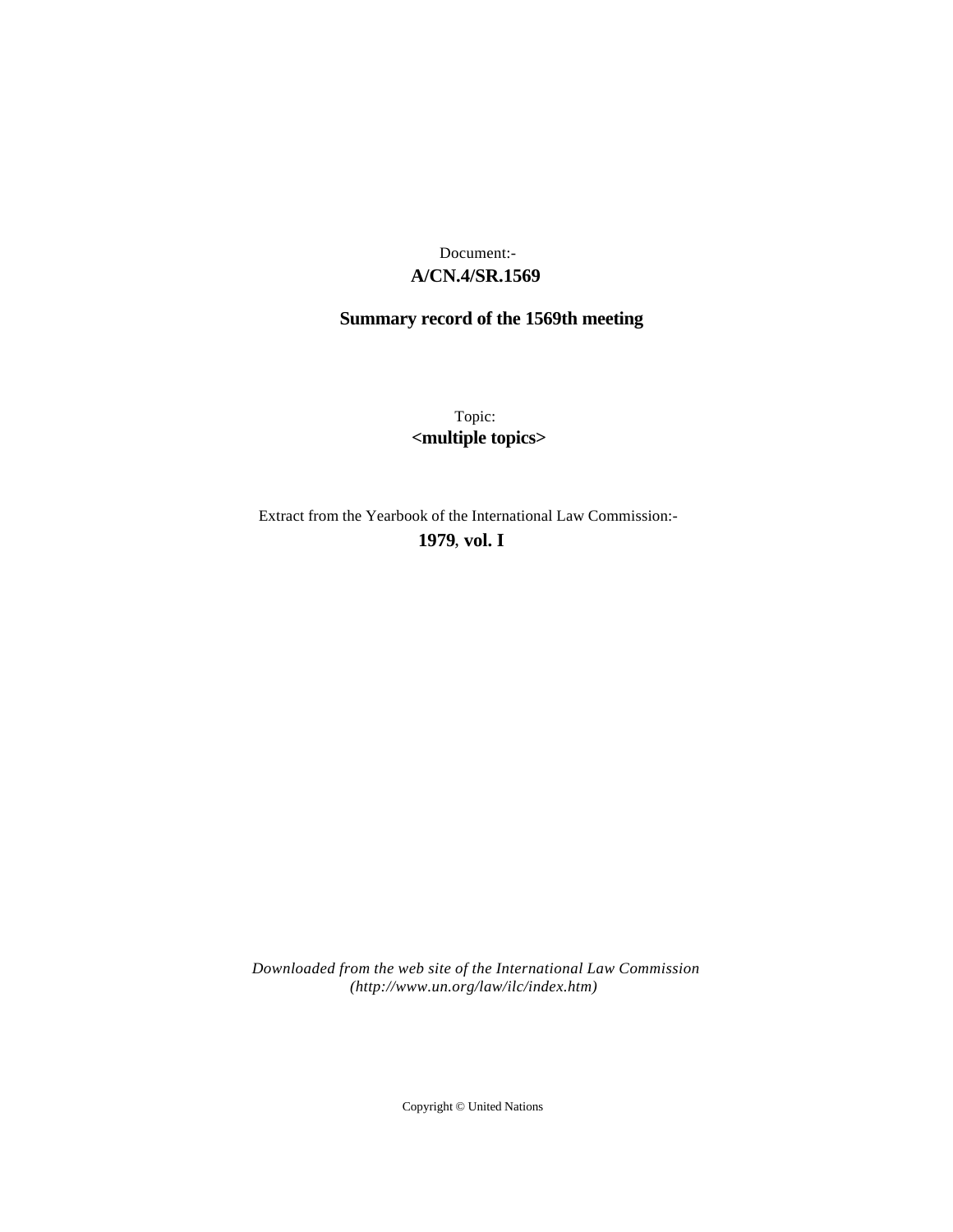67. Mr. TABIBI said that he had had the honour of representing the Commission at the Committee's twentieth session, in Seoul. He had been greatly impressed by the work of the Committee and the organization of its secretariat. In his opinion, one of the principal reasons for the success of the Commission was the co-operation extended to it by such valuable regional bodies. Indeed, the rules of the Asian-African Legal Consultative Committee provided that the Committee should discuss items on the Commission's agenda. The Committee had succeeded in establishing two important centres for commercial arbitration that would be of great assistance to the countries in the region, and its study of the topic of the law of the sea would make a great contribution to the negotiations at the forthcoming resumed session of the Third United Nations Conference on the Law of the Sea.

68. He was most grateful for the extremely warm welcome given him by the secretariat of the Committee and for the generous hospitality of the Government of the Republic of Korea.

*The meeting rose at 1 p.m.*

### **1569th MEETING**

*Monday, 16 July 1979, at 3.10 p.m.*

*Chairman:* Mr. Milan SAHOVIC

*Members present:* Mr. Barboza, Mr. Dadzie, Mr. Diaz Gonzalez, Mr. Njenga, Mr. Quentin-Baxter, Mr. Reuter, Mr. Riphagen, Mr. Sucharitkul, Mr. Tabibi, Mr. Thiam, Mr. Tsuruoka, Mr. Ushakov, Sir Francis Vallat, Mr. Verosta, Mr. Yankov.

*Also present:* Mr. Ago.

#### **State responsibility** *{continued)\** **(A/CN.4/318 and Add.l-^l)**

[Item 2 of the agenda]

DRAFT ARTICLES SUBMITTED BY MR. AGO *(continued)\*\**

ARTICLE 31 *(Force majeure) and*

ARTICLE 32 (Fortuitous event)

1. The CHAIRMAN invited Mr. Ago to present section 4 *(Force majeure* and fortuitous event) of chapter V (Circumstances precluding wrongfulness) of his eighth report on State responsibility and, in particular, articles 31 and 32  $(A/CN.4/318$  and Add.  $1-4$ , para. 153), which read:

#### *Article 31.* **Force majeure**

**1. The international wrongfulness of an act of a State not in conformity with what is required of it by an international obligation is precluded if it is absolutely impossible for the author of the conduct attributable to the State to act otherwise.**

**2. The international wrongfulness of an act of a State not in conformity with what is required of it by an international obligation is likewise precluded if the author of the conduct attributable to the State has no other means of saving himself, or those accompanying him, from a situation of distress, and in so far as the conduct in question does not place others in a situation of comparable or greater peril.**

**3. The preceding paragraphs shall not apply if the impossibility of complying with the obligation, or the situation of distress, are due to the State to which the conduct not in conformity with the obligation is attributable.**

#### *Article 32. Fortuitous event*

**The international wrongfulness of an act of a State not in conformity with what is required of it by an international obligation is precluded if, owing to a supervening external and unforeseeable factor, it is impossible for the author of the conduct attributable to the State to realize that its conduct is not in conformity with the international obligation.**

2. Mr. AGO said that *force majeure* and fortuitous event were circumstances frequently invoked as precluding the wrongfulness of an act of a State. However, the expressions *"force majeure''''* and "fortuitous event" were not always used in the same sense by writers, and still less by Governments, judges and arbitrators. Sometimes, for example, the expression "state of emergency" ("état de nécessité") was used as a synonym for *force majeure ".* It should be made clear that neither of those concepts was used in its " natural" meaning; it was only by a convention that they were used to designate certain situations and to distinguish them from others. It was important, therefore, to define them at the outset, so as to avoid any misunderstanding.

3. In the first place, *force majeure* and fortuitous event differed from the other circumstances precluding wrongfulness dealt with in article  $29$  (Consent)<sup>1</sup> and article 30 (Countermeasures in respect of an internationally wrongful act).<sup>2</sup> In the case *of force majeure* or fortuituous event, the previous conduct of the State subjected to an act not in conformity with an international obligation was not at issue, as it was in the cases dealt with in articles 29 and 30: the State had neither given its consent to the commission of the act nor previously engaged in conduct that constituted an international offence.

4. The distinction between *force majeure* and state of emergency was less easy to draw, but practice and

**Resumed from the 1567th meeting.**

*<sup>\*</sup>* **Resumed from the 1545th meeting.**

**See 1567th meeting, para. 1.**

*Idem.*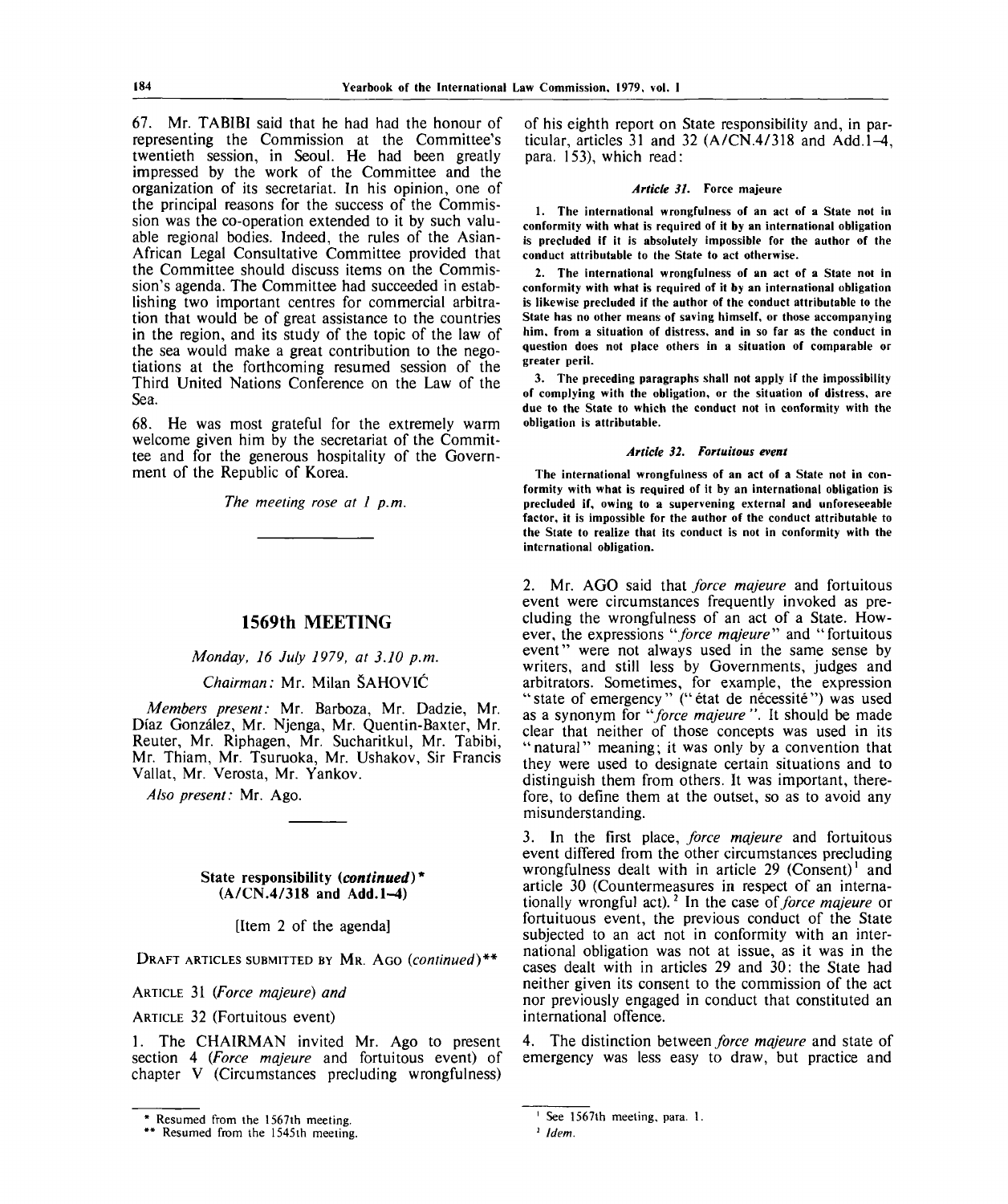doctrine showed that those concepts, although similar, presented marked differences. Both, it was true, were characterized by the irrelevance of the prior conduct of the State against which the act to be justified had been committed. It was equally true that in both cases there was a factor that caused the State to act—*in spite of itself,* as it were—in a manner not in conformity with what was required of it by an international obligation. However, closer examination of those concepts showed that the reference was rather to a state of emergency when the State adduced, as a justification of its acts not in conformity with an international obligation, the alleged necessity of saving the very existence of the State from a grave and imminent danger, a danger which, of course, did not emanate from that State and could not be avoided by any other means. Sometimes the objective invoked was not that of saving the very existence of the State but that of safeguarding some of its vital interests: for instance, ensuring the survival of part of its population overtaken by a natural disaster by requisitioning foreign means of transport or supply, or preventing the State's bankruptcy by deferring payment of a State debt. The concept of a state of emergency in any case comprised two elements: first, the impossibility of otherwise protecting the State or its vital interests from a grave and imminent danger and, secondly, the undeniably intentional nature of the conduct not in conformity with an international obligation engaged in for that purpose.

5. *Force majeure,* on the other hand, was generally invoked to justify *unintentional* conduct. An external factor that made it *materially impossible* for the State to act otherwise than it did was then adduced. That was the case, for example, when an aircraft was obliged, by reason of a storm or of damage, to violate the air space of another State, deliberately but involuntarily. Similarly, property that a State was required to hand over to another State might be destroyed by uncontrollable natural causes, or by causes resulting from human action beyond State control, so that the State was prevented from discharging its obligation.

6. Among cases of impossibility of acting in conformity with an international obligation, cases of " absolute" impossibility could be distinguished from cases of "relative" impossibility. There were cases where it was beyond all doubt "materially" impossible for a State to act in conformity with its obligation. The impossibility might, however, be less definite. For instance, a ship might violate the maritime space of a State not because it was really materially impossible to avoid such violation but in the knowledge that, if it acted in conformity with its international obligation, it would run the risk of sinking. In such a situation, however, where the material impossibility was only relative, the person acting for the State could not be considered to enjoy real freedom of choice, one of the alternatives before him being one that he could not reasonably be required to choose. Consequently, such cases were assimilated to cases of absolute material impossibility. It was necessary to emphasize that such cases must be distinguished from cases of "state of emergency". When there was a state of emergency,

conduct not in conformity with what was required by an international obligation was adopted in order to protect the State, or a fundamental interest of the State, from danger. On the other hand, when there was *force majeure* due to the relative impossibility of acting in conformity with an international obligation, the grave and imminent danger determining the action was a personal danger to the organs of the State or to the individuals under its responsibility.

7. In accordance with the dominant opinion, he had limited the concept *of force majeure* to cases in which the organ that took action was placed in a situation of absolute and material impossibility of acting otherwise, and to cases in which it could not act otherwise without incurring very grave danger to its own existence or to persons placed under its responsibility.

8. Although related to the concept *of force majeure,* the concept of fortuitous event, according to prevailing opinion, differed therefrom in an important respect. In both cases an external factor intervened, but whereas in cases *of force majeure* the State organ was aware that it was acting in a manner not in conformity with an international obligation, in cases of fortuitous event it was not so aware. Examples of the first case would be situations where the pilot of an aircraft caught in a storm was impelled by irresistible air currents into the air space of another State, despite his efforts to avoid it (absolute impossibility), or where the same pilot decided, rather than court death, to penetrate the foreign air space (relative impossibility). Examples of the second case would be situations where the pilot of an aircraft whose flight instruments had ceased functioning, and which was caught in a fog, unwittingly entered air space in which he was not authorized to fly, or where a frontier patrol, in similar circumstances, unwittingly found itself in foreign territory. *Force majeure* affected the will of the organ that acted, fortuitous event the awareness of that organ.

9. Leaving the area of semantics, he turned to a legal analysis of the concepts *of force majeure* and fortuitous event, beginning with *force majeure.* In the case of absolute impossibility of acting otherwise, the external factor that intervened could be a natural event or a human action. For example, a State that had undertaken to hand over certain property to another State might be unable to fulfil its obligation either because the property had been destroyed by a cataclysm or because it was situated in territory which, at a given point, had ceased to be under its sovereignty or control. The impossibility of acting in conformity with a certain international obligation could be permanent or temporary; in the latter case, the act regarded as internationally lawful obviously became wrongful once the temporary situation ended.

10. Although the preparatory work for the Conference for the Codification of International Law (The Hague, 1930) had not expressly dealt with *force majeure* or fortuitous event, interesting information on those two cases was to be found in the answers given by certain Governments to the question of State responsibility for acts of the executive. The Swiss Gov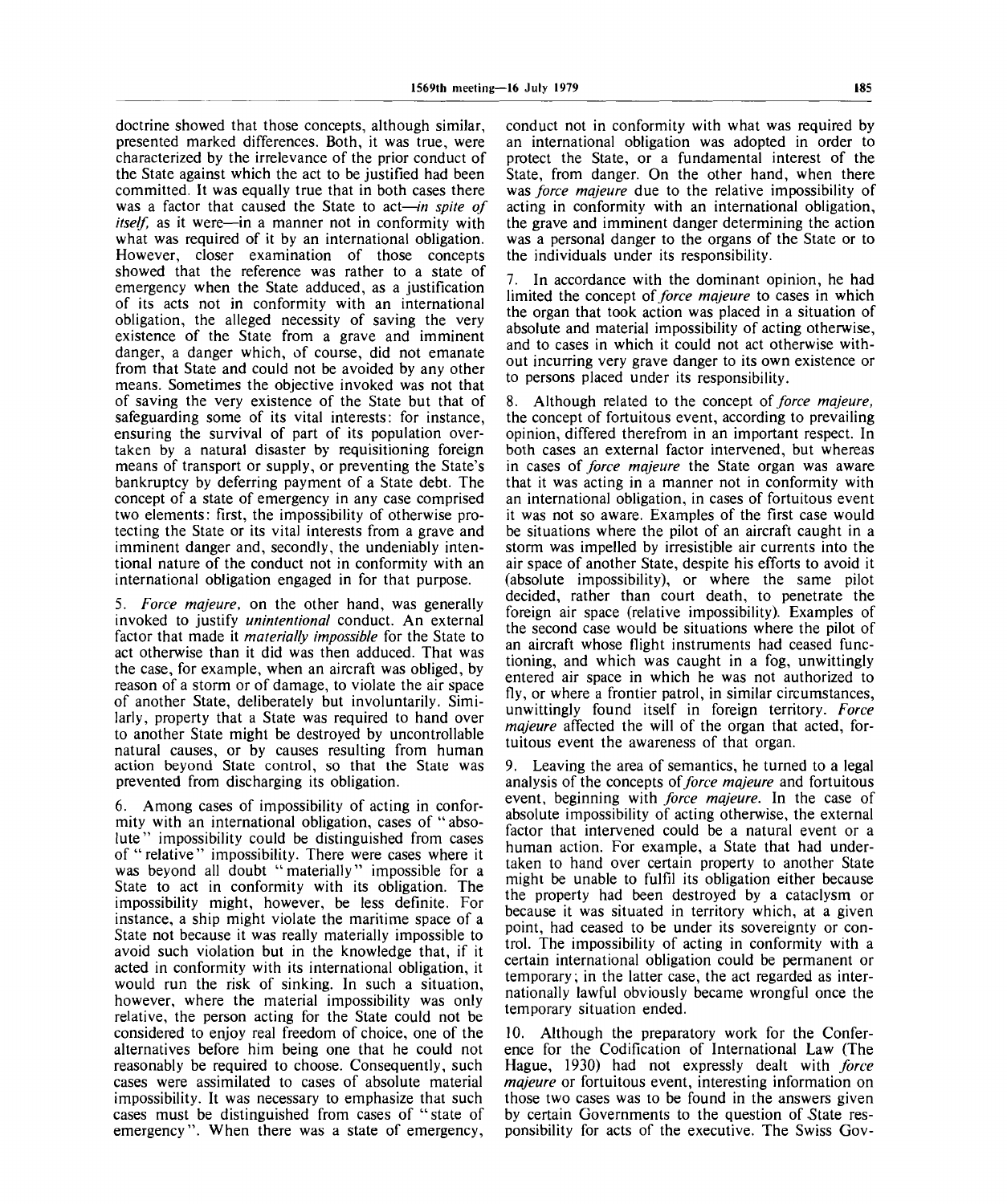ernment, for instance, had made two reservations on State responsibility for acts of the executive, the case of fortuitous event and the case *of force majeure.*<sup>3</sup> It should be noted that the Conference had been especially concerned with State responsibility for injury caused to the person or property of foreigners, and had consequently been concerned in particular with failure to fulfil obligations of prevention. That was why it had frequently been asserted that a State must be held responsible for conduct consisting in failure to exercise prevention, unless reasons *of force majeure* had made it absolutely impossible for the State to take the necessary measures of prevention.

11. As early as 1966, the Commission had regarded *force majeure,* in the sense of real impossibility of fulfilling an obligation, as a circumstance precluding State responsibility. In its commentary to article 58 of the draft articles on the law of treaties, it had emphasized that the disappearance or destruction of an object indispensable for the execution of a treaty could be invoked as a ground for terminating the treaty, or suspending its operation, if they rendered its execution permanently or temporarily impossible.<sup>4</sup>

12. As practical examples of absolute impossibility of acting in conformity with an international obligation, he referred first to the case, mentioned in his report, of the dispute between the United States of America and Yugoslavia following overflights of Yugoslavia by United States aircraft.<sup>5</sup> From an exchange of correspondence between the two States it had appeared that cases of material impossibility of fulfilling an international obligation would be regarded as a circumstance precluding wrongfulness. Article 14 of the 1958 Convention on the Territorial Sea and the Contiguous Zone affirmed the right of innocent passage of ships of all States through the territorial sea of a foreign State, but specified that such passage included stopping and anchoring only in so far as they were incidental to ordinary navigation or were rendered necessary by *force majeure* or by distress.<sup>6</sup> "*Force majeure*" must be taken to mean absolute material impossibility, "distress", relative impossibility. Article 18, paragraph 2, of the Informal Composite Negotiating Text/Revision 1, drawn up in April 1979 for the eighth session of the Third United Nations Conference on the Law of the Sea, contained a similar provision, in which the expression "relache forcee" had been replaced by *"force majeure".<sup>1</sup>*

13. In addition to obligations to abstain, absolute impossibility of fulfilling an international obligation could relate to obligations to act, to engage in certain positive conduct. For instance, under the Treaty of Versailles, Germany had undertaken to deliver a certain quantity of coal annually to France. In 1920,

however, the quantity of coal supplied by Germany had been much less than that provided for. Germany had claimed that domestic needs had made it materially impossible for it to meet its obligation. France had denied the existence of absolute impossibility in that particular case, while recognizing implicitly that in the case of absolute impossibility the conduct not in conformity with the international obligation in question would not have been wrongful, because there would have been *force majeure.*<sup>8</sup> In the case of the dispute between Greece and Bulgaria, to which he had referred in his report,<sup>9</sup> the existence of *force majeure* had eventually been recognized.

14. The role of *force majeure* as a circumstance precluding the wrongfulness of conduct not in conformity with an international obligation had also been taken into consideration in regard to failure to pay a public debt. In his report, he had mentioned three cases brought before the Permanent Court of International Justice: that of the *Serbian loans,* that of the *Brazilian loans* and that of the *Société commerciale de Belgique*.<sup>10</sup> In none of those cases had the parties questioned the principle that a real situation *of force majeure,* or at least the absolute impossibility of fulfilling an international obligation, constituted a circumstance precluding the wrongfulness of failure to fulfil the obligation.

15. *Force majeure* as a circumstance precluding wrongfulness had also been invoked in regard to a special category of obligations to act, termed obligations of prevention. In that connexion he referred members of the Commission to the comments he had made in his report on the *Corfu Channel* case and the *Prats* case.<sup>11</sup>

16. Generally speaking, writers were unanimous in recognizing that the wrongfulness of a State's conduct was precluded if it had been absolutely and materially impossible for the State to act differently in a particular case in which its conduct had not been in conformity with an international obligation incumbent upon it.

17. As to codification drafts, mention should be made of the draft prepared for the Commission by Garcia Amador and the draft prepared by Graefrath and Steiniger. According to a provision of the former draft,

An act or omission shall not be imputable to the State if it is the consequence of *force majeure* which makes it impossible for the State to perform the international obligation in question and which was not the consequence of an act or omission of its own organs or officials.<sup>12</sup>

The latter draft provided that the obligation to indemnify did not apply in cases of *force majeure* or a state of emergency.

11  *Ibid.,* paras. 121 and 122.

 $3$  See A/CN.4/318 and Add.1-4, para. 108.

*Ibid.,* para. 109.

*Ibid.,* para. 112.

*Ibid.,* para. 113.

*Ibid.*

<sup>8</sup>  *Ibid.,* para. 114.

<sup>9</sup>  *Ibid.,* para. 115.

<sup>10</sup>  *Ibid.,* paras. 117-120.

<sup>12</sup>  *Ibid.,* para. 124.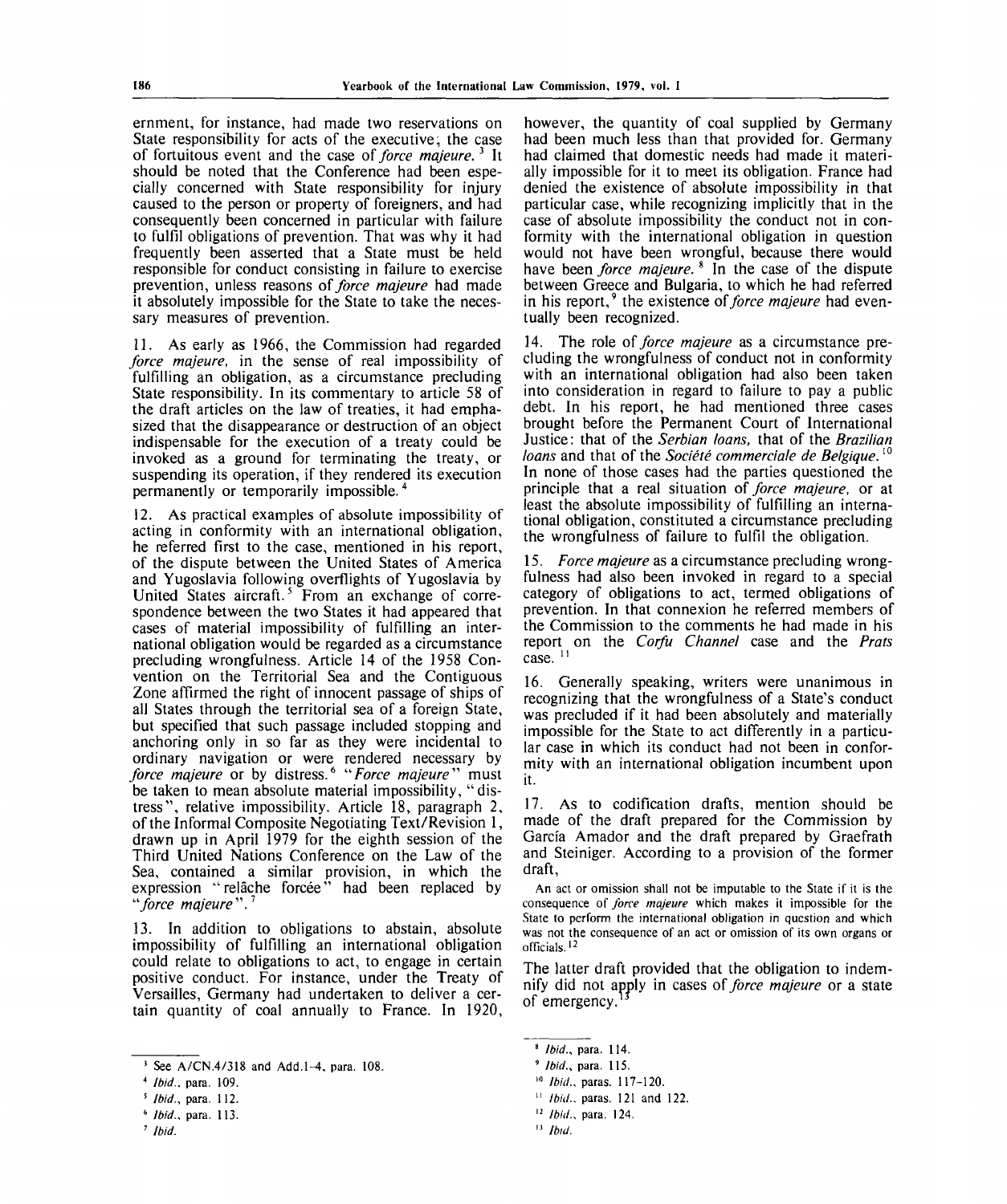18. It should be made clear that the situation of absolute impossibility of performing a certain international obligation must exist at the precise moment when the State adopted conduct not in conformity with that obligation. Just as the obligation must exist at the moment when the violation occurred, so the circumstance precluding wrongfulness of the conduct must exist at that moment. That condition was of particular importance in the case of a non-instantaneous act. When conduct was continuous, *force majeure* precluded the wrongfulness of that conduct as long as *force majeure* subsisted, but the conduct became wrongful as soon *as force majeure* ceased.

19. The situation of relative impossibility was sometimes called "distress"; it implied, as he had indicated, serious peril to the very life of the organ that was required to ensure fulfilment of an international obligation of its State. The incidents between Yugoslavia and the United States of America in 1946, which were recounted in paragraph 130 of his report, provided an illustration of a case of relative impossibility. The two Governments had considered that violations of air boundaries were justified when they were absolutely necessary or when their purpose was *to save the aircraft and its occupants.* The same principles had been affirmed in cases of violation of a sea boundary, as was shown by the dispute between the Government of the United Kingdom and the Government of Iceland, described in paragraph 131 of his report. Moreover, article 18, paragraph 2, of the aforementioned negotiating text on the law of the  $sea$ <sup>14</sup> provided, in regard to innocent passage, that ships might stop "for the purpose of rendering assistance to persons, ships or aircraft in danger or distress". In that provision, as in the Convention on the Territorial Sea and the Contiguous Zone, or in the international conventions for the prevention of pollution of the sea, distress was regarded as a circumstance precluding wrongfulness of conduct contrary to an international obligation.

20. It must also be stressed that the wrongfulness of an act or omission not in conformity with an international obligation could be precluded only if there was a certain value relationship between the interest protected by that act or omission and the interest which the obligation was intended to protect. It was not possible to justify conduct which, to save the life of one person or of a small group of persons, endangered the existence of a much greater number of human beings. That would be the case if a military aircraft carrying explosives took the risk of causing a disaster by making an emergency landing.

21. To sum up on the subject of fortuitous event, he said that the concept covered a situation in which, as a result of external and unforeseen factors, it was impossible for the State organ to realize that its conduct was not in conformity with what was required of it by an international obligation incumbent upon the State. He had given several examples of fortuitous events in his report.<sup>15</sup>

22. Draft article 31, relating to *force majeure,* was divided into three paragraphs. The first concerned absolute and material impossibility of acting in conformity with an international obligation; the second dealt with relative impossibility and emphasized the need for some proportion between the danger to which the person engaging in the conduct was subjected and the danger he caused; the third reserved the case in which the impossibility of complying with the obligation, or the situation of distress, were due to the State to which the conduct not in conformity with the obligation was attributable. Draft article 32, relating to fortuitous event, consisted of a single paragraph.

23. The CHAIRMAN congratulated Mr. Ago on his detailed and well documented presentation of the new articles he proposed.

Succession of States in respect **of** matters other **than** treaties *(continued)* (A/CN.4/322 **and Corr.l and Add.l and** 2, **A/CN.4/L.299/Rev.l)** [Item 3 of the agenda]

DRAFT ARTICLES PROPOSED BY THE DRAFTING COMMITTEE *(continued)*

ARTICLES 1-23 *(continued)*

ARTICLE 16 (State debt)<sup>16</sup> (concluded)

24. Mr. NJENGA said that article 16, except for subparagraph *(b),* was an improvement on the version that had been referred to the Drafting Committee, since subparagraph *(a)* was confined to international financial obligations. On the other hand, the terms of subparagraph *(b),* which spoke of "any other financial obligation chargeable to a State", made it difficult to understand the scope of the article as a whole. For example, the salaries paid by a State to its civil servants constituted a financial obligation chargeable to the State. He did not wish to assert that financial obligations towards nationals or foreigners should not be met by the successor State, but he very much doubted whether a text codifying international law should include a provision so broad as to cover financial obligations of a domestic character, which were governed by other rules of law. The inclusion of subparagraph *(b)* would produce the same effect as the deletion of the word "international", which had been included in square brackets in the former article 18. Some clarification was required in regard to subparagraph *(b),* and if the explanations proved satisfactory they should be included in the commentary.

25. Mr. USHAKOV said that in principle State debts comprised not only a State's financial obligations

<sup>15</sup>  *Ibid.,* paras. 138-149.

<sup>16</sup> For text, see 1568th meeting, para. 3.

<sup>14</sup>  *Ibid.,* para. 113.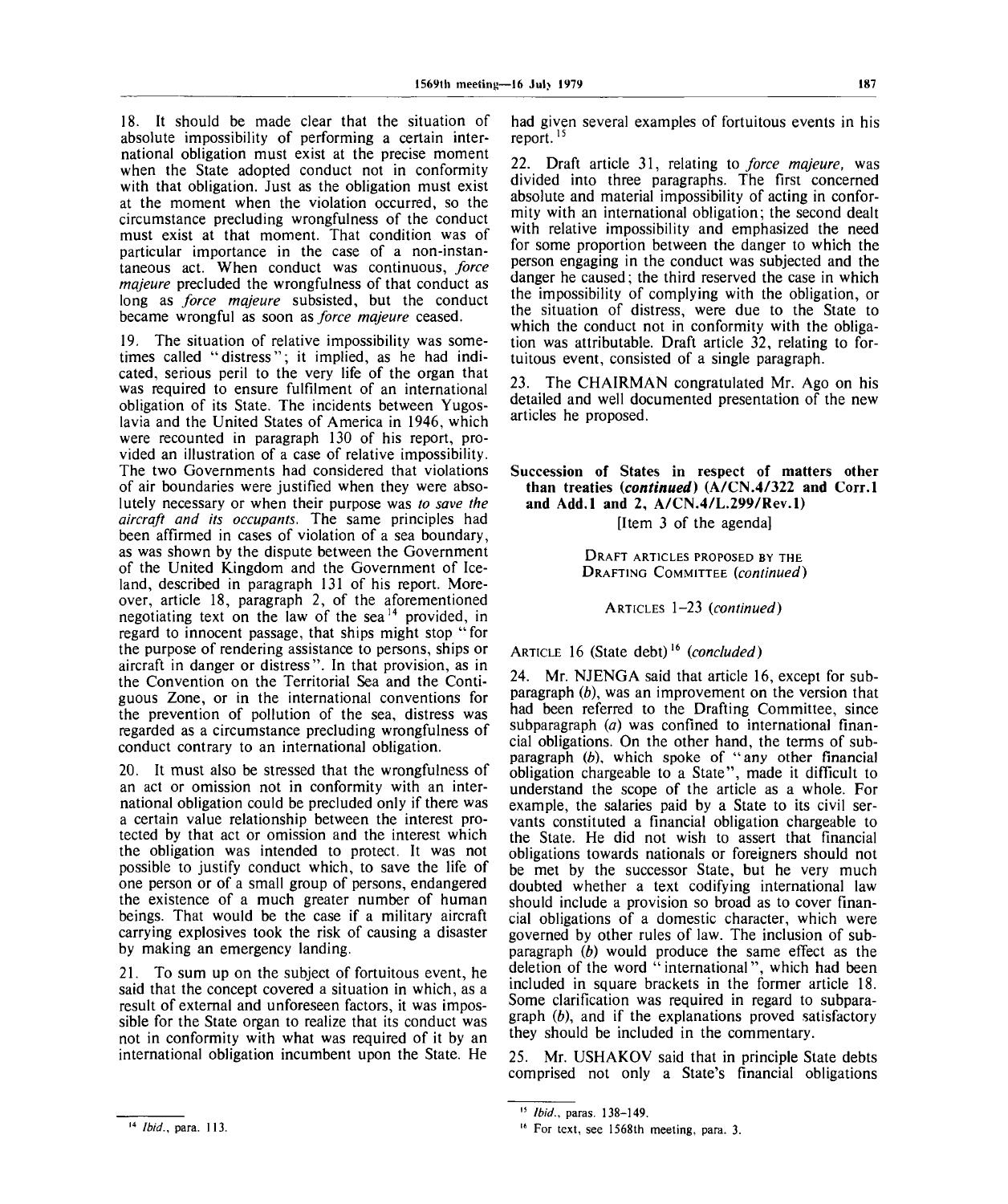towards other subjects of international law; they also extended to other financial obligations chargeable to a State, such as debts contracted by a State to its own nationals or to foreign natural or legal persons. When a succession of States occurred, the question of such other State debts arose, but it was settled under internal law, not international law, since the rules of international law were applicable only to relations between subjects of international law. Hence the draft articles in preparation applied only to State debts understood as " any financial obligation of a State towards another State, an international organization or any other subject of international law", to the exclusion of other financial obligations chargeable to a State, which came under internal law.

26. A breach of the rules governing the passing of State debts gave rise to international responsibility, but there could be no international responsibility towards persons not subjects of international law. The articles on the passing of State debts must therefore relate solely to the financial obligations of a State towards other subjects of international law.

27. He willingly accepted the general provision in paragraph 1 of article 18 (formerly article 29),<sup>17</sup> which protected the rights of all creditors, but apart from that general provision he saw no need to deal with obligations other than those contracted by the State towards subjects of international law. He was therefore in favour of deleting subparagraph *(b)* of article 16.

28. Mr. RIPHAGEN (Chairman of the Drafting Committee) said that, in attempting to answer Mr. Njenga's comments, he might have to speak otherwise than as Chairman of the Drafting Committee.

29. Some members of the Commission considered that there was an obvious link between the passing of State property, as assets of the State, and the passing of State debts, as liabilities of the State. That link was established, for example, in article 19, paragraph  $2$ ,<sup>18</sup> which provided that an equitable proportion of the State debt of the predecessor State should pass to the successor State, and in that context referred to "property, rights and interests" which passed to the successor State in relation to that State debt. Article 20, paragraph  $1$ ,<sup>19</sup> and article 22, paragraph  $1$ ,<sup>20</sup> contained similar provisions. Again, except where the predecessor State disappeared, the draft articles provided that the passing of State debts to the successor State was not automatic, but was subject to agreement between the predecessor State and the successor State. Account should also be taken of the fact that the passing of State debts did not and could not affect the regime governing those debts. On the occasion of a succession of States, debts that constituted debts under a system of internal law remained debts under a system of internal law. The draft articles on State debts dealt

with the passing of debts, not with the régime governing such debts; they were not concerned with the highly disputed question whether there were limitations in international law on the treatment by a State of its debts to foreigners.

30. Lastly, article 20, paragraph 2, provided that, in the case of a newly independent State, an agreement with the predecessor State should not infringe the principle of the permanent sovereignty of every people over its wealth and natural resources, nor should its implementation endanger the fundamental economic equilibria of the newly independent State, a provision that was particularly important if the agreement in question covered all State debts.

31. Mr. NJENGA expressed appreciation of the explanation given by the Chairman of the Drafting Committee. Nevertheless, he thought that subparagraph *(b)* of article 16 might give rise to practical difficulties, since it apparently sought to regulate by means of international law matters that fell under internal law. Perhaps the Drafting Committee might wish at a later stage to consider the possibility of transforming the subparagraph into a saving clause, by stipulating that the provisions of the first part of the article were "without prejudice to any other financial obligation chargeable to a State".

32. The CHAIRMAN proposed that it should be stated in the commentary that subparagraph *(b)* of draft article 16 had not met with the approval of all the members of the Commission.

// *was so decided.*

*Article 16 was adopted.*

ARTICLE 17 (Obligations of the successor State in respect of State debts passing to it)<sup>21</sup>

*Article 17 was adopted.*

ARTICLE 18 (Effects of the passing of State debts with regard to creditors) $^{22}$ 

33. Mr. TSURUOKA said he was uncertain about the relationship between paragraph 1 and paragraph  $2(a)$ , the justification for which he failed to see. In particular, he was not sure what was meant by the words "consequences of that agreement" and "other applicable rules", in paragraph  $2(a)$ , which seemed to him extremely ambiguous. He wondered why "consequences" were referred to instead of legal effects. Were they economic, social or political consequences? He also wondered what were the "other applicable rules" mentioned in subparagraph *(a).* Did they include the rule stated in paragraph 1? If so, and if the consequences of the agreement were not in accordance with the rule stated in paragraph 1 (in other words, if they affected the rights and obligations of creditors), could the agreement be invoked by the predecessor State or by the successor State or States, as the case might be, against a third State or an international organization asserting a claim?

<sup>17</sup>  *Idem.*

<sup>18</sup>  *Idem.*

<sup>19</sup>  *Idem.*

<sup>20</sup>  *Idem.*

<sup>21</sup>  *Idem.*

*<sup>22</sup> Idem.*